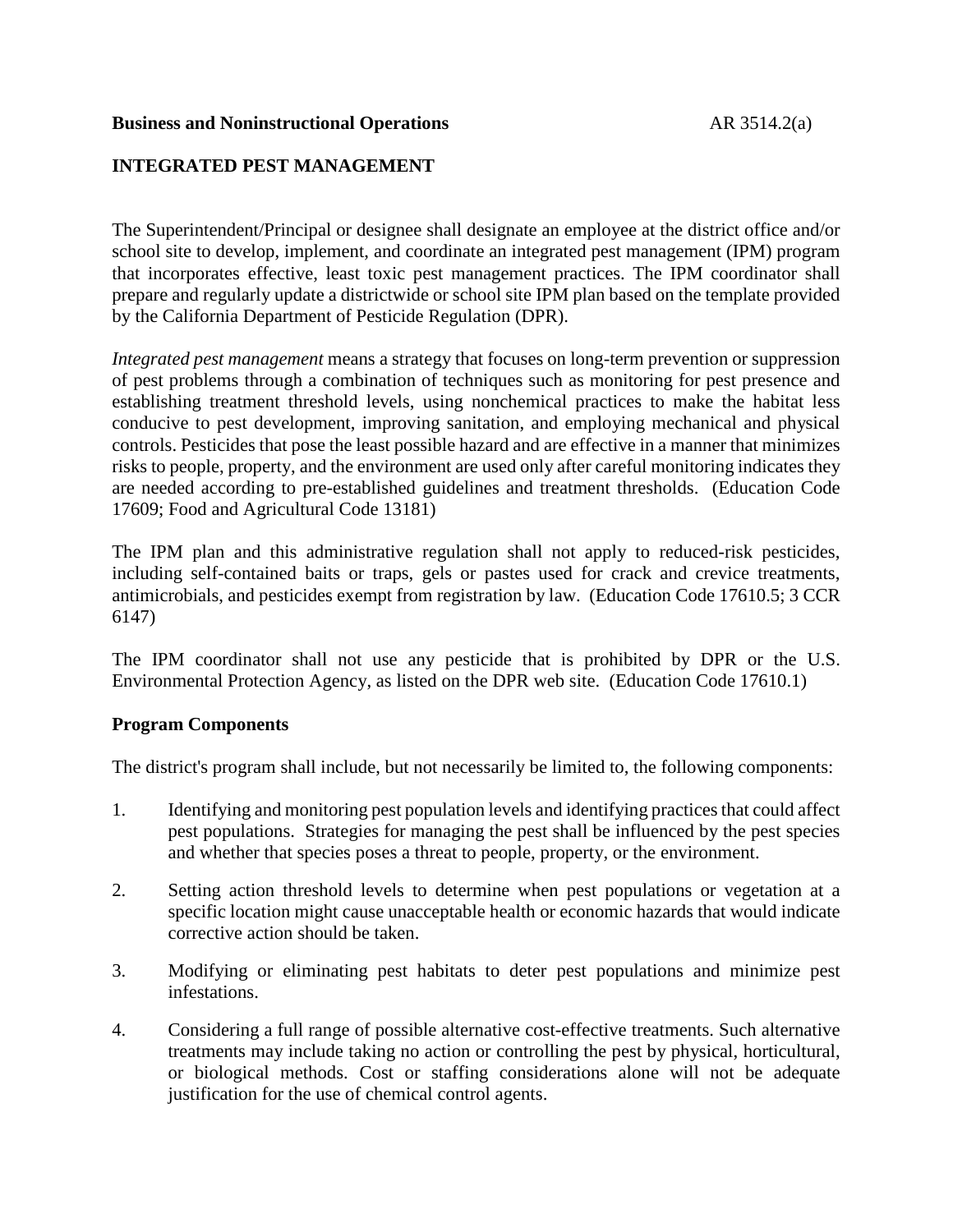- 5. Selecting nonchemical pest management methods over chemical methods whenever such methods are effective in providing the desired control or, when it is determined that chemical methods must be used, giving preference to those chemicals that pose the least hazardous effects to people and the environment.
- 6. Limiting pesticide purchases to amounts needed for the year. Pesticides shall be stored at a secure location that is not accessible to students and unauthorized staff. They shall be stored and disposed of in accordance with state regulations and label directions registered with the EPA as well as any disposal requirements indicated on the product label.

*(cf. 3514 - Environmental Safety) (cf. 3514.1 - Hazardous Substances)*

- 7. Informing parents/guardians and employees regarding pesticide use as described in the sections "Notifications" and "Warning Signs" below.
- 8. Ensuring that persons applying pesticides follow label precautions and are sufficiently trained in the principles and practices of IPM.

## *(cf. 4231 - Staff Development)*

Beginning July 1, 2016, the IPM coordinator and any employee or contractor who intends to apply a pesticide at a school site shall annually complete a DPR-approved training course on IPM and the safe use of pesticides in relation to the unique nature of school sites and children's health. (Education Code 17614; Food and Agricultural Code 13186.5)

## **Notifications**

Staff and parents/guardians of students enrolled at a school site shall be annually notified, in writing, regarding pesticide products expected to be applied at the school site in the upcoming year. The notification shall include at least the following: (Education Code 17612)

- 1. The name of each pesticide product expected to be applied in the upcoming year and the active ingredient(s) in it
- 2. The Internet address (http://www.cdpr.ca.gov/schoolipm) used to access information on pesticides and pesticide use reduction developed by the DPR pursuant to Food and Agricultural Code 13184
- 3. If the school has posted its IPM plan, the Internet address where the plan may be found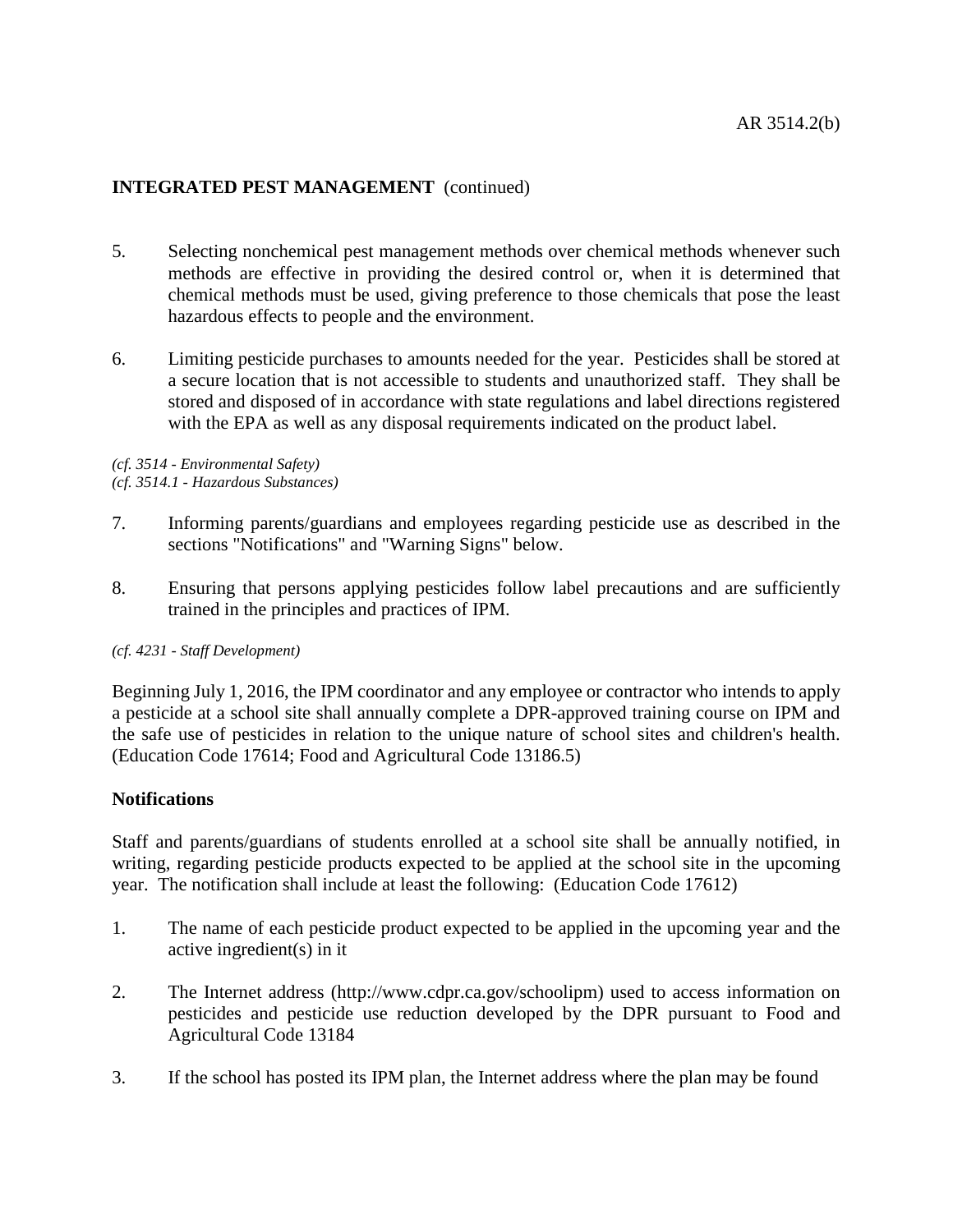- 4. The opportunity to view a copy of the IPM plan in the school office
- 5. An opportunity for interested persons to register to receive prior notification of each application of a pesticide at the school site
- 6. Other information deemed necessary by the IPM coordinator

*(cf. 1312.4 - Williams Uniform Complaint Procedures) (cf. 3517 - Facilities Inspection) (cf. 4112.9/4212.9/4312.9 - Employee Notifications) (cf. 5145.6 - Parental Notifications)*

Whenever a person registers to receive notice of individual pesticide application pursuant to item #5 above, the IPM coordinator shall notify such registered persons of individual pesticide applications at least 72 hours prior to the application. The notice shall include the product name, the active ingredient(s) in the product, and the intended date of application. (Education Code 17612)

If a pesticide product not included in the annual notification is subsequently intended for use at a school site, the IPM coordinator shall provide written notification of its intended use to staff and parents/guardians of students enrolled at the school, at least 72 hours prior to the application. (Education Code 17612)

If a school chooses to use a pesticide not exempted pursuant to Education Code 17610.5, it shall post the school or district IPM plan on the school or district web site. If neither the school nor district has a web site, then the IPM plan shall be included with the annual notification sent to staff and parents/guardians pursuant to Education Code 17612 as described above. The plan shall include the name of the school designee or IPM coordinator, the pesticides applied at the school site by school or district employees and hired pest control applicators, and a date when the plan shall be reviewed and updated as necessary. When not required, the IPM coordinator may post or distribute the IPM plan at his/her discretion. (Education Code 17611.5)

Whenever the IPM coordinator deems that the immediate use of a pesticide is necessary to protect the health and safety of students, staff, or other persons at the school site, he/she shall make every effort to provide the required notifications prior to the application of the pesticide. (Education Code 17612)

## **Warning Signs**

The IPM coordinator shall post a warning sign at each area of the school site where pesticides will be applied that shall be visible to all persons entering the treated area. The sign shall be posted at least 24 hours prior to the application and shall remain posted until 72 hours after the application. The warning sign shall prominently display the following information: (Education Code 17612)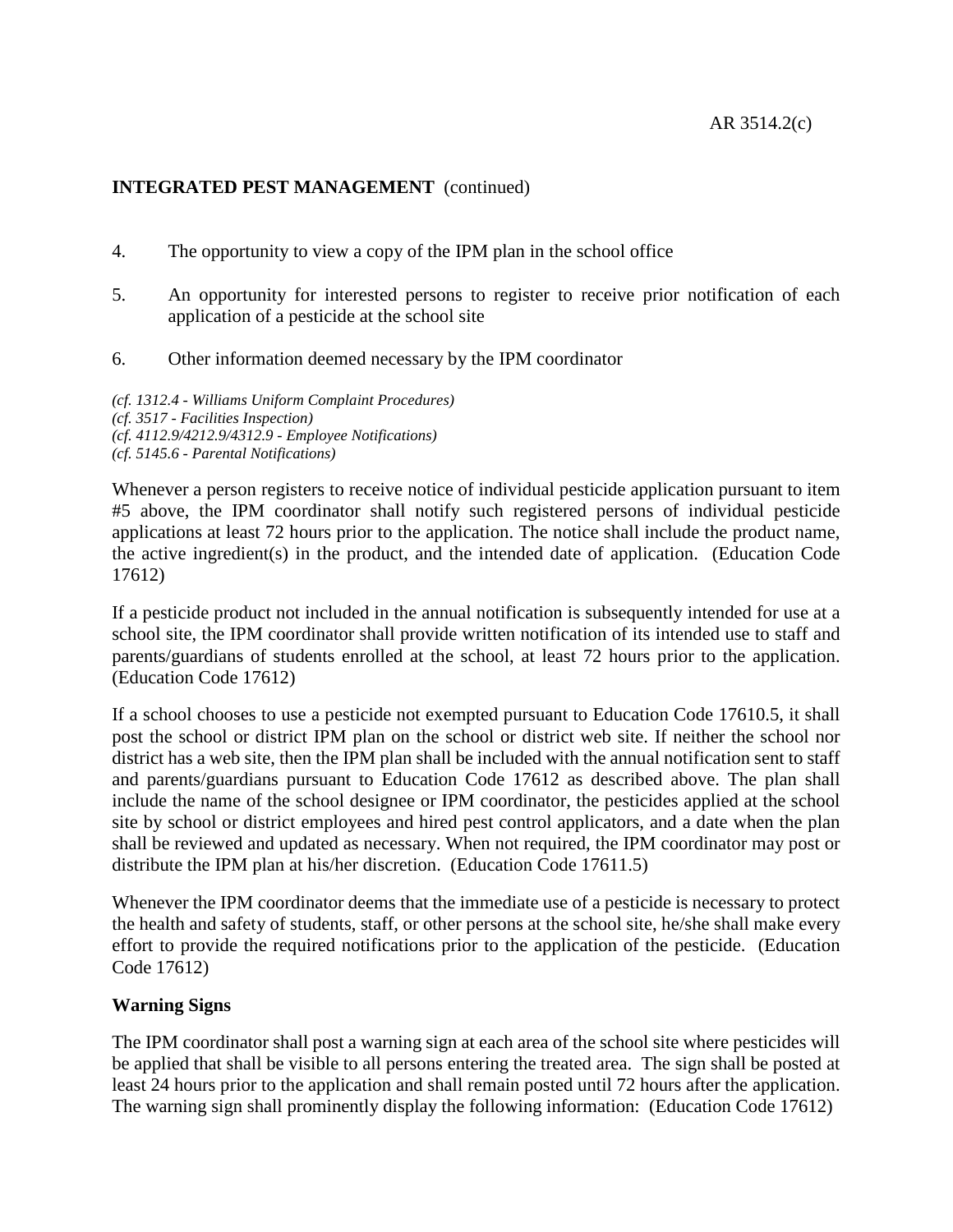- 1. The term "Warning/Pesticide Treated Area"
- 2. The product name, manufacturer's name, and the EPA's product registration number
- 3. Intended areas and dates of application
- 4. Reason for the pesticide application

When advance posting is not possible due to an emergency condition requiring immediate use of a pesticide, the warning sign shall be posted immediately upon application and shall remain posted until 72 hours after the application. (Education Code 17609, 17612)

## **Records**

At the end of each calendar year, the IPM coordinator shall submit to the DPR, on a form provided by the DPR, a copy of the records of all pesticide use at the school site for that year, excluding any pesticides exempted by law and any pesticide use reported by the pest control operator pursuant to Food and Agricultural Code 13186. The IPM coordinator may submit more frequent reports at his/her discretion. (Education Code 17611)

Each school site shall maintain records of all pesticide use at the school for four years, and shall make the information available to the public, upon request, in accordance with the California Public Records Act. Such records may be maintained by retaining a copy of the warning sign posted for each pesticide application with a recording on that copy of the amount of the pesticide used. (Education Code 17611)

*(cf. 1340 - Access to District Records) (cf. 3580 - District Records)*

*Legal Reference: (see next page)*